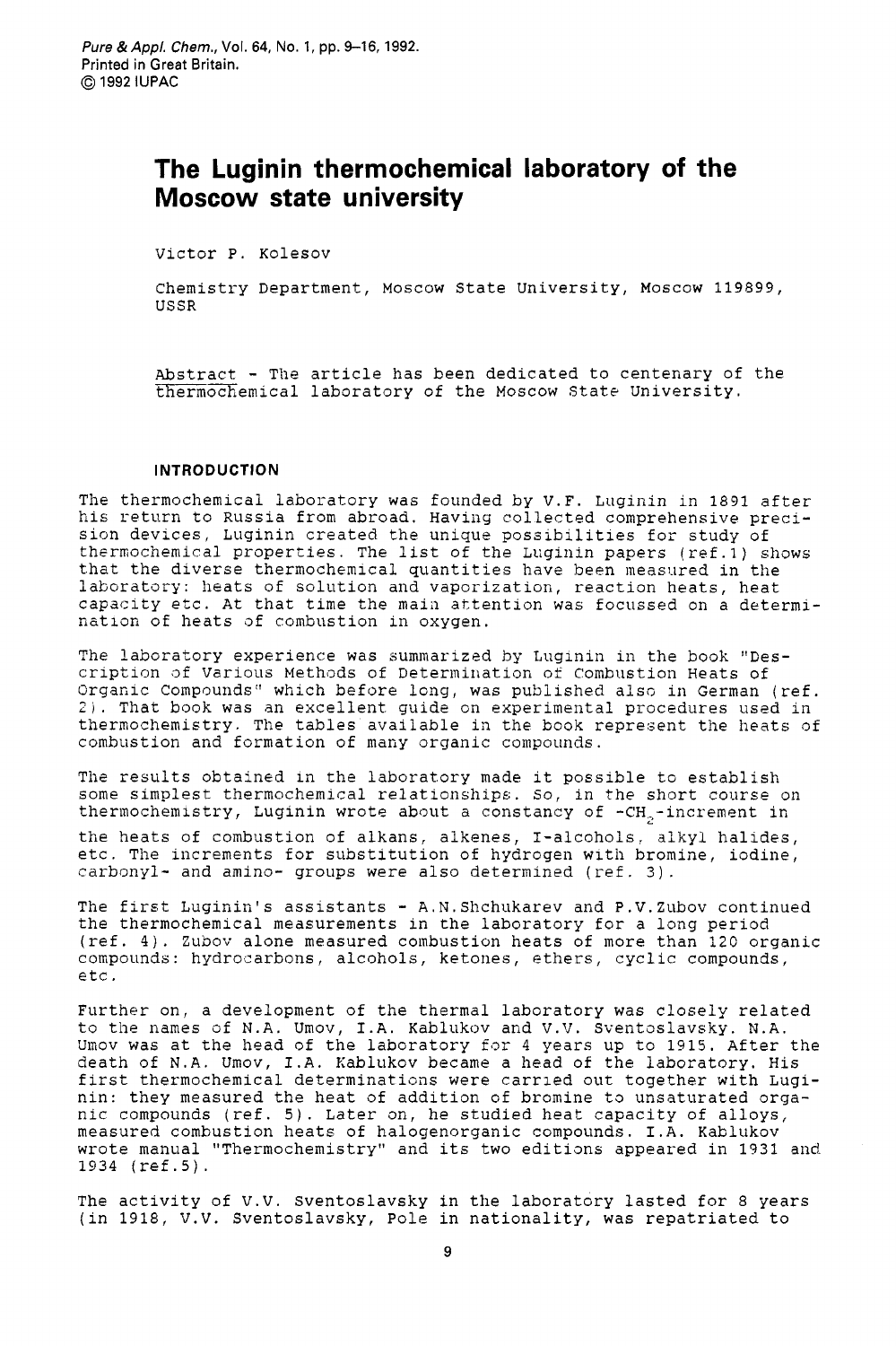Poland). Here he carried out a main part of calorimetric measurements for his Doctor's thesis "Thermochemical Investigations of Diazo Compounds". The results of these investigations were published as a book in 1917 (ref. 6).

In 1914, Sventoslavsky and Popov proposed a benzoic acid as a bomb calorimetric standard (Ref.7). This proposal was officially made by V.V. Sventoslavsky at the 1st International Chemistry Conference (IUPAC) (Ref. 8) and accepted at the 2nd International Conference (IUPAC) in 1921 (ref. **9).** This work became an important landmark in development of the thermochemistry of organic compounds. Although at the present time no principal problems arise at electrical calibration of bomb calorimeters, the standard benzoic acid is used for calibration more often. Such a method has certain advantages over the electrical one, due to the fact that calibration and sample runs are performed under similar conditions, and this decreases a level of the unexcluded systematic error. At the same time an accuracy of determination of energy of combustion of benzoic. acid is sufficiently high.

The work made together with V.V. Sventoslavsky predetermined the main direction of scientific activity of M.M. Popov whose whole life was devoted to the thermochemical laboratory. For years he was a deputy of Kablukov and in 1934 became a head of the laboratory. The first years after the revolution and civil war were difficult for the Moscow University. Popov not only maintained the Luginin laboratory but made great efforts for its provision with precise equipment.

A sphere of his scientific interests was extremely wide. Remaining within the framework of calorimetry as main experimental method, he accomplished various work in the thermochemical laboratory. Popov determined heats of combustion in oxygen and heats of solution of many aubstances, measured latent strain energy in the alloys, accomplished some work for the thermotechnical institute, Kashirskaya power station and the others. A series of the Popov's works was devoted to study of the mixed crystals. Popov and his collaborators determined the heat capacities and heats of formation of many mixed crystals (e.g. formed with halides of alkali metals) and also a rate of their decomposition and crystalline structure (ref. 19,ll).

After the Second World war Popov was actively engaged in studying of the thermodynamic properties of actinides. The heats of formation and heat capacities of oxides and halides of uranium, plutonium (ref. 12-14), mean energy of tritium decay (ref. 15) etc. were determined under his supervision. The calorimeters for determination of a content of *a-* and  $\beta$ -radioactive substances were also developed.

M.M. Popov was a talented experimenter. He developed, together with P.K. Shirokich, the first moving-bcmb calorimeter in which the agitation of the bomb contents was accomplished by rocking of the bomb (ref. 16). The calorimeter was employed for measurement of combustion heats of chloroand bromorganic compounds. Now the calorimeters with moving (usually rotating) bombs are widely used when it is necessary to accelerate the processes in the bomb (e.g. reactions of reduction or oxidation).

M.M. Popov and his co-workers developed calorimeters for measurement of heat capacity at high (ref. 17) and low (ref. 18,19) temperatures, calorimeters for determination of heats of solution (ref. ll), aneroid calorimeter and some other instruments. Popov's monograph "Thermometry and Calorimetry" (two editions) (ref. 20) played a significant role in thermochemical education.

A vivid page in the laboratory history was a period when S.M. Skuratov was a head of the laboratory (1956 to 1968). The man of tireless energy, talented organizer of the scientific work he put a lot of effort into providing the laboratory with a new-type equipment.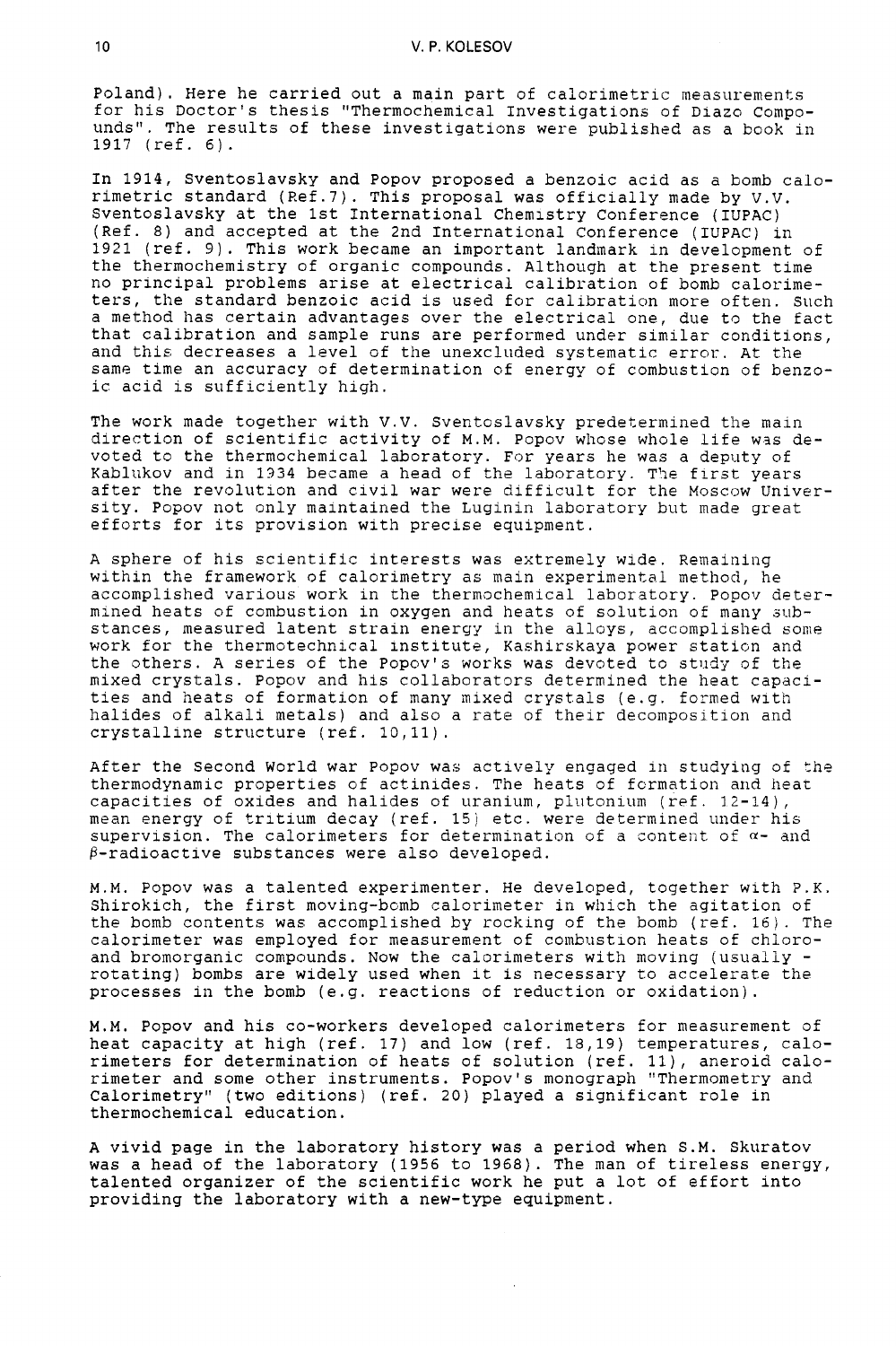The removal to the new building on the Lenin hills (1953) was accompanied by complete re-equipment of the laboratory, replacement of the obsolete instruments, changing in technique. After placing in the new building, a new period started in the laboratory life. The tendencies formed in the middle of the fiftiss developed undergoing the required modification further on, when G.L. Galchenko was responsible for the Laboratory ( 1968-1988) .

The main results obtained in the thermochemical laboratory during that period in basic topics have been reviewed below.

#### **THERMOCHEMISTRY OF INORGANIC COMPOUNDS**

The main purpose of the thermochemical study of inorganic compounds started at fifties was a precise determination of  $^{\Delta} \! {\cal L}^{\rm H^o}$  values of the

most important compounds, so called "key" values. The non-stoichiometric solid phases, solutions and other objects were also studied. During theze investigations the use was made of ditferent calorimetric methods: determinaticn of heats of conbustion of the substances in oxygen in the calorimetric bomb, determination of heats of reaction at high temperatures with preliminary heating of the substances, determination of heats of solution in water and heats of reactions with acids alkalies etc.

## **The heats of reaction at high temperatures**

The enthalpy of formation of boron oxide has been determined by three independent methods (ref. 21). For these measurements bomb calorimetry was applied, the essential feature of experiments was preliminary heating of boron in the special microfupace up *\$0* 400 to 550 C at oxidation and chlorination and up to 1000 $^\circ$  to 1300 $^\circ$ C at nitration. The most important task was a precise measurement of energy introduced with electric heater; for this purpose, for measurements at temperatures from 1000° to 1300°C an integrating device was developed which was calibrated calorimetrically (ref. 22). Later on, using the same method of heating of reaction components in the bomb G.L. Galchenko with collaborators deternined the entlialpy of decomposition of decaborane, and by the method of high-temperature chlorination, the enthalpies of formation of boron sarbide, boron phosphide, and also of chlorides of zirconium, hafnium, and tantalum.

In the middle of the seventies the instrument was produced for introduction of a stable electric power to the heater; the instrument made it possible to increase considerably the precision of the energy measurement (ref. 23,24). For the last years this method was employed for determination of enthalpies of formation of SnO, SnO<sub>2</sub>, NbCl<sub>5</sub>, FeCl<sub>3</sub>, NiCl<sub>2</sub>,  $VCl_2$ ,  $CoCl_2$ ,  $V_2O_5$  etc.

## **Combustion of inorganic substances in oxygen**

In many cases the determination of enthalpies of combustion and formation of the inorganic compounds was accomplished using the traditional bomb calorimetry, without preliminary heating of the substances. Thus the thermochemical investigation of oxide and carbide phases of transiticn metals: zirconium, hafnium, niobium and tantalum was completed. As a preliminary stage of this study the key values - enthalpies of formation of higher oxides of zirconium, hafnium, niobium and tantalum have been determined (ref. 25).

# **The thermochemistry of solutions**

The measurements of the heats of solution and heats cf reaction were resumed in the laboratory in the end of fifties in order to use these data for the determination of the key  $\Delta_{\epsilon} H^{\circ}$  values of crystalline (and sometimes gaseous) inorganic compounds. Afterwards these measurements prog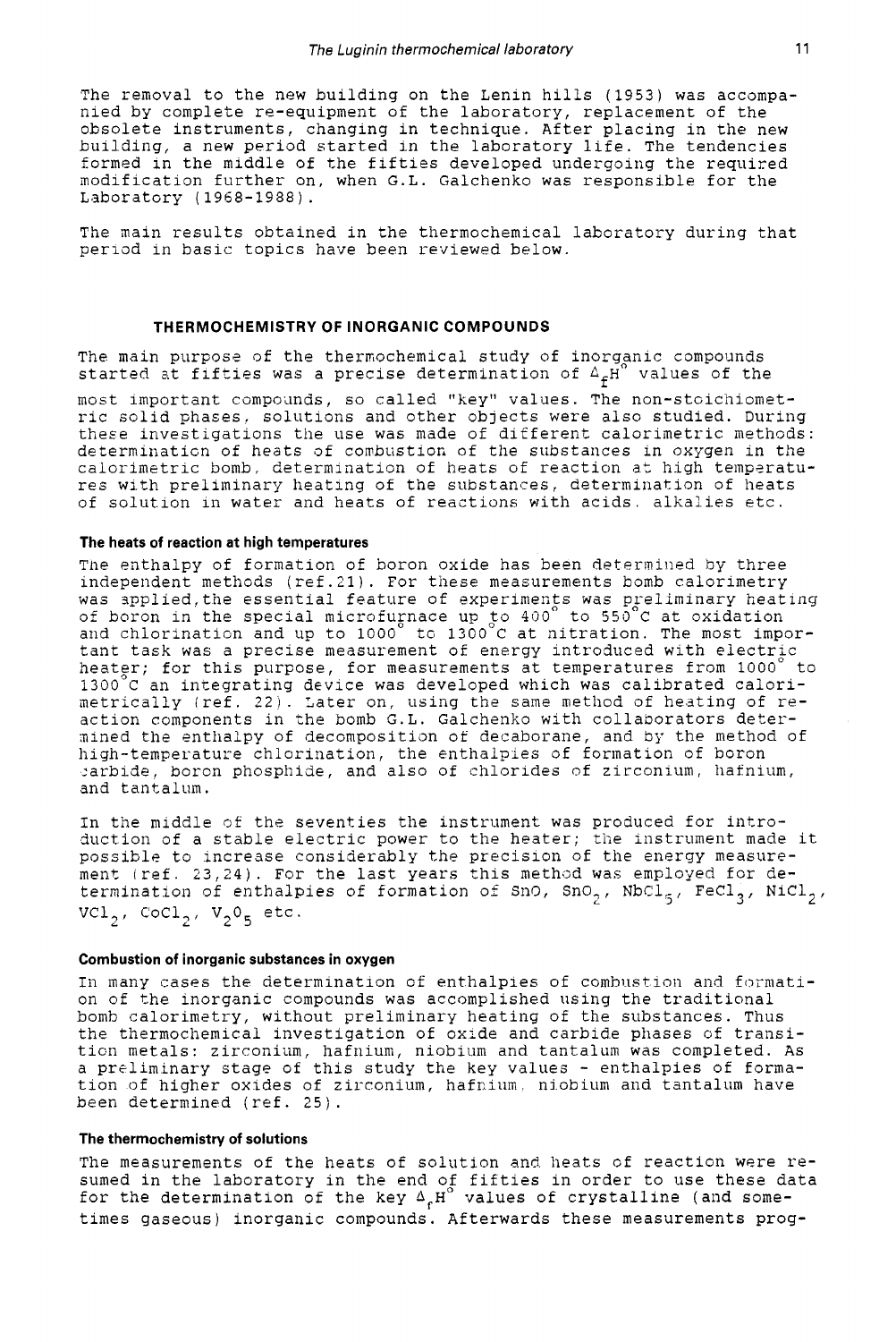ressed into fundamental research of the electrolyte solutions (ref.20). Up to the present, the enthalpies of formation of about 20 iones (Rb , Up to the present, the enthalpies of formation of about 20 iones (Rb , Cs , Mg , Ba , Sr , Ndo , Gd , Dy , Er , Lu and the others) were determined. Using the  $\mathtt{\Delta}_\mathtt{f}$ H $\check{~}$  values of ions together with the enthalpies of reaction, solution, and dilution measured in the laboratory the enthalpies of formation of many halides and oxides (MgCl<sub>2</sub>, MgI<sub>2</sub>, MgO, CaCl<sub>2</sub>, NdCl<sub>3</sub>, GdCl<sub>3</sub>, DyCl<sub>3</sub>, Nd<sub>2</sub>O<sub>3</sub> and the others) have been obtained.

In the seventies, the start was made for the determination of entlialpies of solution of electrolytes (halides, perchlorates, zhlorates of alkali and alkaline earth metals, lanthanide chlorides) in the heavy water, nonaqueous and mixed solvents: dimethylsulphoxide, formamide, dimethylformamide, propylenecarbonate, sulpholane and also water-organic mixtures (ref. 27,28). In these solvents, a dependence of enthalpy of solution on composition has been studied in ca. 50 systems.

The progress of solution thermochemistry called for a development of new calorimeters. For measurement of enthalpies of reactions accompanied by release of gaseous products, a hermetically sealed adiabatic calorimeter was produced (ref. 29). Later on, the hermetically sealed rocking calorimeters were made (ref. **30,31),** and also the calorimeter with a magnetic stirrer (ref. 32).

# **THERMOCHEMISTRY OF ORGANIC COMPOUNDS**

#### **Heats of combustion of hydrocarbons and related compounds**

The measurements of combustion heats were resumed in the laborstory in the fifties. At that time S.M. Skuratov designed a new self-sealing stainless steel calorimetric bomb; a new model of high-sensitive mercury thermometer was also developed (ref. **33,34)** . The new equipment inacie it possible to increase sufficiently the precision of the measurement and to study very small energetic effacts. Later on, this technique was modified, e.g. the resistance thermometers and recording potentiometers were used.

In the middle of the fifties the energy of combustion of lactams, ali phatic aminoacids, cyclic formals, branched alkanes has been determined. Afterwards, priority was given to the investigation of cyclic compomds. M.P. Kozina et al determined the standard enthalpies of combustion and formation of ca. 100 cyclic compounds; this amount included monocyclic hydrocarbons and their derivatives, bycyclic and polycyclic hydrocarbons, aromatic compounds, oxygen-ond nitrogen-containing cycles etc. The determination of  $\Delta_{\rm c}^{\rm }{\rm H}^{\rm c}$  and  $\Delta_{\rm f}^{\rm }{\rm H}^{\rm c}$  values of great number of organic compounds has been described in (ref. *35).* 

## **Polymerization reactions**

To study reactions of polymerization, S.M. skuratov et al.designed in 1950 a double calorimeter which made it possible to study also a **klne**tics of reaction (ref. 36). The polymerization of lactams was thoroughly studied by this method. It was shown, for example, that enthalpy of this reaction increases from a-pyrrolidone to q-capryllactam and then decreases gradually to w-lauriclactam (ref. **37).** 

Since 1974, an investigation of thermodynamics and kinetics of synthesis of thermostable polymers was started. E.g. the reactions of polycyclotrimerization of cyanic ethers, copolymerization of cyanic and isocyanic ethers with carborane-containing epoxy oligomers and others were studied (ref. 38,39).

#### **Halogenorganic compounds**

Two methods of thermochemical study were used in the end of fifties: measurement of the enthalpy of reaction of gaseous compounds with alkali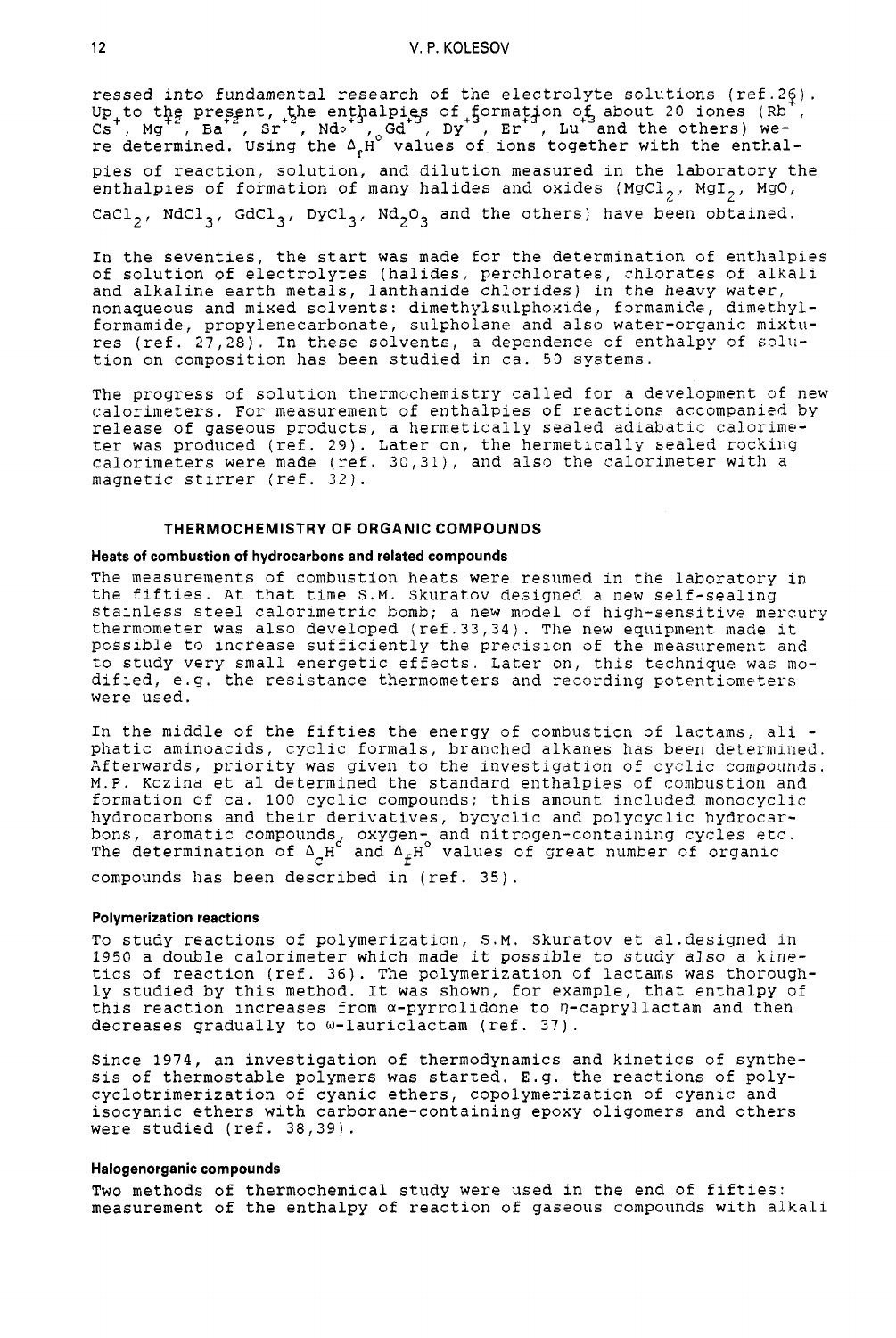metals in a static bomb (ref. 40) and measurement of the enthalpy of combustion in the rotating-bomb calorimeters (ref. 41,42). Later on, the bomb combustion in oxygen became the major method used in the laboratory. This method was successfully employed for investigation of such compounds as gaseous and volatile freons (e.g.  $CF_{2}C1CF_{2}CI$ ,  $CF_{2}C1CFC1_{2}$ ), substances containing fluorine, chlorine and bromine (CF<sub>3</sub>CHClBr, CF<sub>2</sub>BrCFCl)

perfluorinated compounds, etc. (ref. 43). A method of combustion of liquefied gases in the calorimetric bomb has been proposed that provided clean and complete combustion of the substances which do not burn completely in the gaseous state (ref. 44).

## **Boronorganic compounds**

The systematic determinations of enthalpies of combustion of boronorganic compounds were started by G.L. Galchenko et al. in the sixties and continued until the last years. The enthalpies of combustion of boronalkyls, oxygen- and nitrogen-containing compounds, and others have been measured. An essential part of this study was a determination of enthalpies of combustion and formation of carboranes and their derivatives. The enthalpies of combustion of boronorganic compounds were determined in the static bomb calorimeters. It is important to mention that after combustion of boronorganic compounds a sooty residue containing unburned boron is often revealed. Therefore, especial attention was given to analysis of Combustion products and to refining on the combustion procedure. In doing so, high degree of combustion, close to 100% could be obtained (ref. 45,46).

### **Enzymatic reactions**

In 1976, G.L. Galchenko and M.V. Rekharsky started a thermochemicai investigation of enzymatic reactions. The red-ox, hydrolytic, and other reactions proceeding under action of enzymes have been studied. For enthalpy measurements LKB-2107 and LKB-2277 microcalorimeters were used. An important value in the thermochemistry of enzymatic red-ox reactions - enthalpy of reduction of nicotineamide-adeninedinucleotide, was determined by different methods with the use of soluble and immobilized enzymes (ref. 47). Since 1982 the nain efforts have been focussed on a study of hydrolytic enzymatic reactions, e.g. reactions of hydrolysis of esters, amides, peptides and so on (ref. 48).

# **Thermodynamics of vaporization**

In 1970 R.M. Varushchenko et al. developed an original ebuliiometer for a determination of a saturated vapor pressure (ref. 49). In 1977, a precise calorimeter was produced for determination of enthalpies of vaporization of organic substances (ref.50). Using these apparatuses Varushchenko et al. studied a dependence of the saturated vapor pressure on a temperature within a range from **2** to 102 kPa for ca. 90 organic substances, and measured the enthalpies of vaporization of some organic substances by calorimetric method. The critical parameters an6 so called "similarity criteria", used for estimation of thermal properties in a wide range of temperatures also could be obtained (ref. 51).

# **HEAT CAPACITY DETERMINATION**

## **High-temperature heat capacity**

In the late fourties, M.M. Popov and G.L. Galchenko constructed a calorimeter for heat capacity measurement of powdery substances over the range 100 to 700°C (ref. 17). In this calorimeter, a method of continuous introduction of energy (scanning method, shortly before proposed by Sykes for metal samples) was realized. This method was successfully employed for heat capacity measurement of substances with a low heat conductivity: several salts (ref. 17) and also oxides and halogenides of uranium (ref.14,52). At the same time **S.M.** Skuratov and S.A. Lapushkin constructed a copper-block drop calorimeter with isothermal jacket<br>for enthalpy measurement up to 900°C (ref. 53).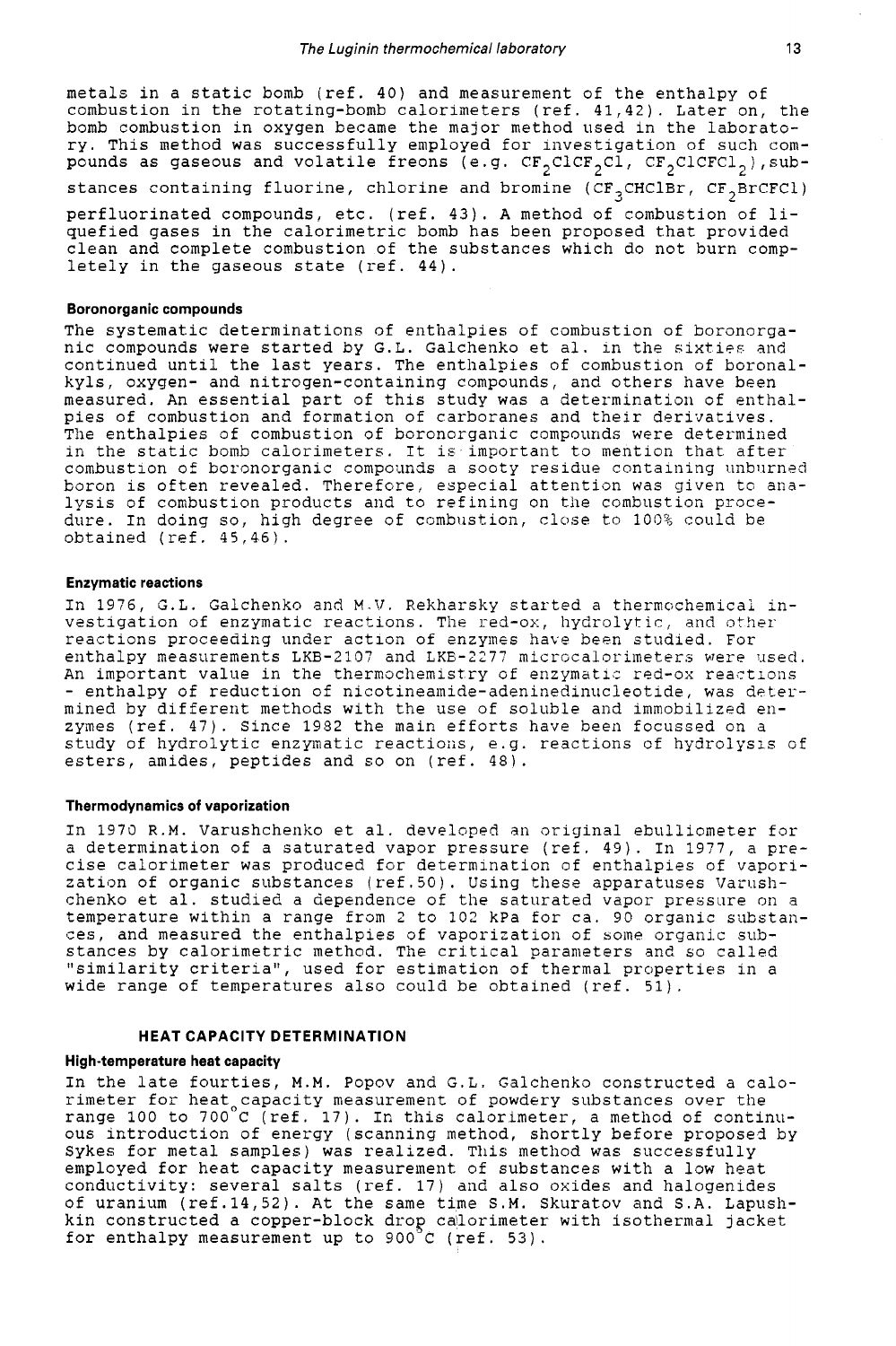#### **Low-temperature heat capacity**

In the early fifties, the heat capacity measurements at low temperatures were resumed, firstly over the range 60 to 300 K (ref. 19). Some years later, the calorimeters were produced which allowed to start the measurements of heat capacity at hydrogen (ca. 12 K) or helium temperatures  $(ref. 54, 55)$ .

The obtained enthropy values together with the reaction enthalpies were employed for calculation of the Gibbs energy. So, in the early sixties, the heat capacities of unsubstituted lactams and some polymers were measured and lactam's ability for polymerization reaction was studied (ref. 56). Further the  $\Delta_{\phi}G^{\circ}$  values of some derivatives of bycyclo-(2,

2,l)-heptane (ref. **57),fluorochloroderivatives** of enthane and propane (ref. 58/59), fluorinated amines, cyclic perfluorocarbons (ref. 60) etc. were obtained. The "key" thermodynamic functions of some inorganic compounds, e.g. SnO<sub>2</sub>, Ta<sub>2</sub>O<sub>5</sub> were also determined.

The study of transition phenomena have been an important part of the low-temperature calorimetrie. The solid-phase transitions in organic compounds were usually interpreted in terms of the "order-disorder" concept. The onset of disorder was associated with diverse motion types, viz. either motion of the molecule as a whole (rotation in lattice sites, which is typical of plastic crystals) (ref. 57) or the motion of specific groups in the molecule (internal rotation) (ref. 59). The i.r. and Raman spectra of solid phases in conjunction with enthropies of transition made it possible to disclose the nature of phenomena (ref. 59/61), G-transitions of plastic crystals were also often detected. **A**  rare phenomenon - the gradual development of conformer transition was detected in the solid phase of **1,1,2,2-tetrafluoro-1,2-dibromoethane**  (ref. 59).

## **CONCLUSION**

It is evident from the brief survey given above that the scientific activity in the laboratory was usually based on the precise calorimetric measurements. Therefore, a special attention was given to the technique and procedure of experiments. This was reflected in the numerous publications, a part of which has been cited above and also in the Popov's monograph "Thermometry and Calorimetry" (ref. 20), book "Thermochemistry" (ref. 29) etc.

Being a part of chemistry department, the laboratory was deeply engaged in thermochemical education from the very beginning. **A** systematic education of students was started by V.F. Luginin. Later on, up to the present, a special course of thermochemistry was given for students and post-graduates of the chemistry department. The basis for teaching was formed with the monographs mentioned above (ref. 2,20), textbooks (ref. 3/5/29), and numerous booklets of exercises.

Since 1988 L.N. Sidorov is responsible for the laboratory; after his appointment a new tendency appeared - an investigation of molecular equilibriums by a method of high-temperature mass spectrometry. **A** development of this tendency is *a* subject of *other* lectures.

# **REFERENCES**

- 1. **I.A.** Kablukov, Vladimir Fedorovich Luginin, Moscow (1912).
- 2. V.F. Luginin, Description of Various Methods for Determination of Combustion Heats of Organic Compounds (in Russ.), Moscow (1894).
- 3. V.F. Luginin, Short Course on Thermochemistry (in Russ.), Moscow V.F. Nabiunov, <u>viadimnit</u><br>V.F. Luginin, <u>Descriptic</u><br>Combustion Heats of Org.<br>V.F. Luginin, <u>Short</u> Coul<br>(1903).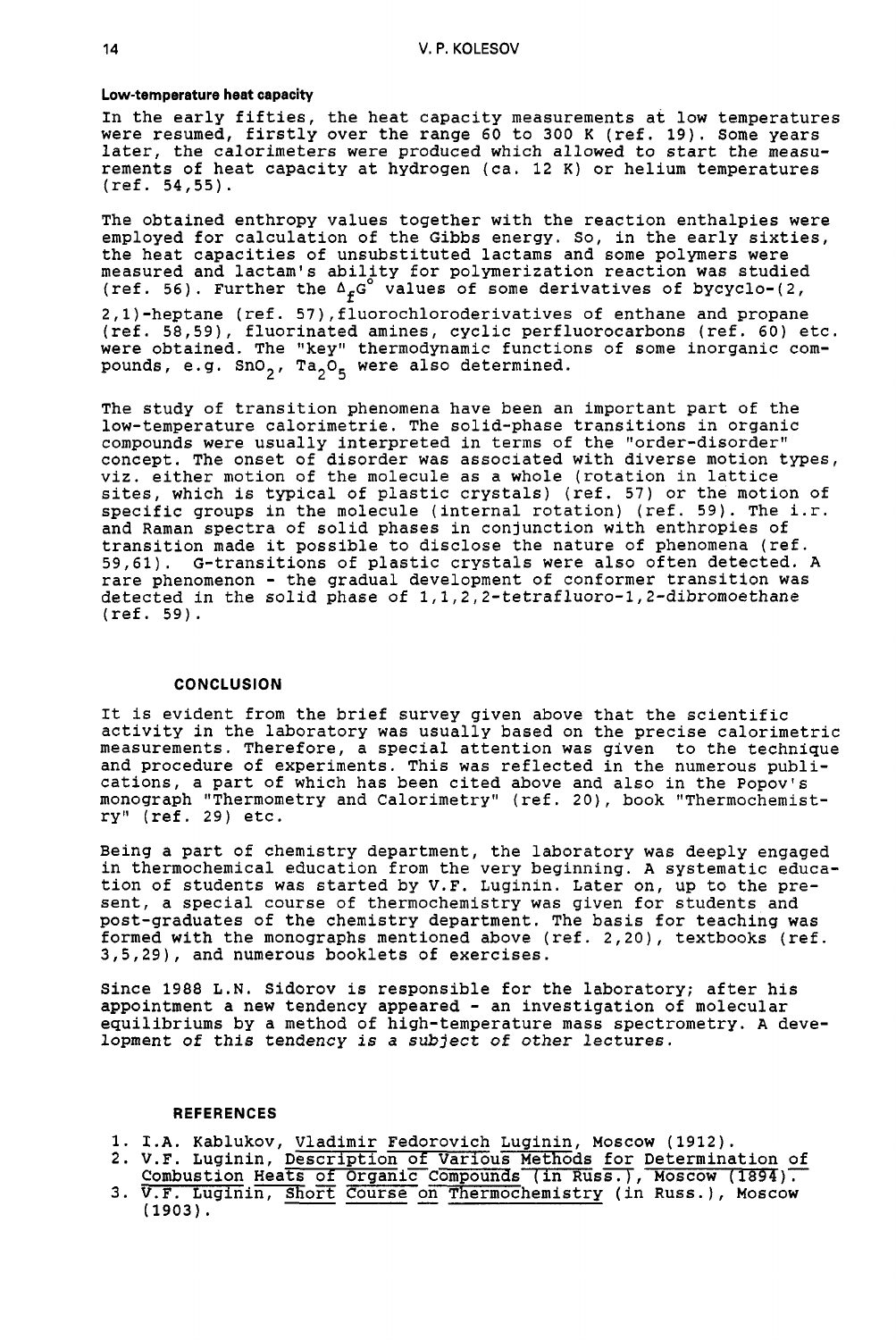- **4.**  A.N. Shchukarev, In Memory of V.F. Luginin (in Russ.), Charkov **(1913).**  The Luginin therm<br>In Memory of
- **5.**  I.A. Kablukov, Thermochemistry (in Russ.), Goskhimtechizdat, Moscow **(1934).**  (1913).<br>I.A. Kablukov, <u>Thermochemistry</u> (in Russ.), Goskhimtechizdat, Moscow<br>(1934).<br>V.V. Sventoslavsky, Diazo Compounds. Thermochemical Investigation<br>(in Russ.), Moscow (1917).<br>V.V. Sventoslavsky and M.M. Popov, <u>Zh. Rus</u>
- **6.**  V.V. Sventoslavsky, Diazo Compounds. Thermochemical Investigation (1934).<br>(1934).<br>U.V. Sventoslavsky, <u>Diazo Compo</u><br>(in Russ.), Moscow (1917).<br>U.V. Sventoslavsky and M.M. Box
- **7.**  Ch.Khim. 46, 935-975 (1914). 1917).<br>nd M.M. Popov, <u>Zh. R.</u><br>(1914).<br>of Pure and Applied<br>Conf. on Chem., 37,
- **8.**  of Pure and Applied Charles Conf. on Chem., 37, Robbin<br>
of Pure and Applied Charles Charles Charles Charles<br>
Conf. on Chem., 48, Chemistry. Proceedings of Rome, June **24-24 (1920** 17 Chemistry. Proceedings of  $\frac{\text{ch}}{\overline{25}}$
- **9.**  International Union of Pure and Applied Chemistry. Proceedings of<br>the Second Internat. Conf. on Chem., 48, 94-96, Brussels, June 27-30<br>(1921).<br>M.M. Popov, A.A. Bundel and V.A. Holler, <u>Zh. Russ. Fiz. Khim. Ob-</u><br>shchestva, 10. M.M. Popov, A.A. Bundel and V.A. Holler, Zh. Russ. Fiz. Khim. **Ob**the Second Internat. Conf. on Chem., 48, 94-96, Brussels, June 27-30<br>(1921).<br>M.M. Popov, A.A. Bundel and V.A. Holler, Zh. Russ. Fiz. Khim. Ob-<br>shchestva, Ch. Khim. 62, 865-881 (1930).<br>M.M. Popov, Yu.P. Simanov, S.M. Skurat
- 
- **11.** M.M. Popov, Yu.P. Simanov, S.M. Skuratov and M.N. Suzdaltseva. Zh. 0bshch. Khim. 10, 2028-2040 (1940).<br>12. **M.M. Popov and M.I. Ivanov, <u>Atomnaya Energiya</u> 2, 360-363 (1957).**
- 
- **13.** V.A. Malzev, Yu.V. Gagarinsky and M.M. Popov, Zh. Neorg. Khim., 5, N. H. H. H. H. H. H. H. H. 2028-2040 (1940).<br>M.M. Popov and M.I. Ivanov, Atomnaya Energiya 2, 360-363<br>V.A. Malzev, Yu.V. Gagarinsky and M.M. Popov, <u>Zh. Neorg.</u><br>228-229 (1960).
- 14. M.M. Popov, G.L. Galchenko and M.D. Senin, Zh. Neorg. Khim. 3, **1734-1737 (1958).**
- **15.** M.M. Popov, Yu.V. Gagarinsky, M.D. senin, I.P. Michalenko and Yu.M. Morozov, Atomnaya Energiya **4, 296-298 (1958).**  14. M.M. Popov, G.L. Galchenko and M.D. Senin, <u>2n. Neorg. Knim. 3</u>, 1734-1737 (1958).<br>15. M.M. Popov, Yu.V. Gagarinsky, M.D. Senin, I.P. Michalenko and Y<br>Morozov, Atomnaya Energiya 4, 296-298 (1958).<br>16. M.M. Popov and R.
- **16.** M.M. Popov and R.K. Shirokiz, Z. Phys. Chem. **A167, 183-187 (1933). (1951 1. 19. N.M. Popov and R.K. Shirokich, Z. Phys. Chem. A167, 183-187 (19. 19. N.M. Popov and G.L. Galchenko, <u>Zh. Obshch. Khim. 21</u>, 2220-223<br>
<b>19. N.M. Feodosiev, Zh. Fiz. Khim. 12, 291-307 (1938).**<br> **19. M.M. Popov and V.P.**
- 
- **18.** N.N. Feodosiev, Zh. Fiz. Khim. **12, 291-307 (1938). (1956).**
- **20.** M.M. Popov, Thermometry and Calorimetry, in RUSS., Goskhimtechizdat, Moscow **(1934);** ed. **2,** MGU Publisher, Moscow **(1954).**
- **21.** G.L. Galchenko, Doct. Sci. Thesis, MGU, Moscow **(1972).**
- **22.** N.G. Vostroknutov, A.N. Kornilov, G.L. Galchenko, S.M. Skuratov and B.I. Timofeev, Zh. Fiz. Khim. **33, 1883-1886 (1959).**
- 23. E.G. Lavut, G.L<del>. Galchenko, B.T.</del> Timofeev and A.B. Zhelankin, Zh. Fiz. Khim. **49, 2994-2997 (1975). 22. N.S. VOSELONNICOV, A.N. NOMITION, S.E. Odichemko, B.I. Timofeev, Zh. Fiz. Khim. 33, 1883-1886 (1959).**<br>23. E.G. Lavut, G.L. Galchenko, B.I. Timofeev and A.B. Zhelankin, <u>Zh. Fiz. Khim. 49, 2994-2997 (1975).</u><br>24. E.G.
- J. Chem. Thermodynamics 14, **531-535 (1982).**  E.G. La<br>Fiz. Kh:<br>E.G. La<br>J. Chem<br>A.N. Ko:
- 25. <del>A.</del>N. Kornilov, <u>Doct. Sci. Thesis</u>, MGU, Moscow (1975).
- 26. A.F. Vorobyev, Current Problems of Physical Chemistry (in Russ.), 6, **165-192,** MGU Publisher, Moscow **(1972).**
- **27.** A.F. Vorobyev, A.S. Monaenkova and G.I. Alexeev, Trudy Moskovskogo <u>Khimiko-technologicheskogo instituta</u> No. 148, 3–12 (1
- **28.** B.G. Kostyuk, N.V. Saizeva and A.F. Vorobyev, Trudy Moskovskogo Khimiko-technologicheskogo instituta No. **111,** 76-83 **(1980).**
- **29.** S.M. Skuratov, V.P. Kolesov and A.F. Vorobyev, Thermochemistry (in Russ.), MGU Publisher, MOSCOW, part I **(1964),** part I1 **(1966).**
- **30.** A.F. Vorobyev, A.F. Broier and S.M. Skuratov, Zh. Fiz. Khim. **41, 922-924 (1967).**
- **31.** A.F. Vorobyev, A.S. Monaenkova and E.B. Pashlova, Zh. 0bshch.Chem. **48, 6-11 (1978).**
- **32.** TG. Kostyuk and A.F. Vorobyev, Zh. Fiz. Khim. **46, 2445-2447 (1972).**
- **33. S.M. Skuratov, A.A. Strepicheev, O.N. Kachinskaya, S.M. Stekher and** E.P. Brykina, Uchenye Zapiski MGU No. **164, 73-85 (1953).**
- 34. M.P. Kozina, S.M. Skuratov, S.M. Stekher, I.E. Sosnina and M.B. Tu-
- rova-Polyak, Zh. Fiz. Khim. **35, 2316-2321 (1961). 35.** V.P. Kolesov **and** M.P. maruspekhi Khim. **55, 1603-1632 (1986).**
- 36. S.M. Skuratov, <u>Doct. Sci. Thesis</u>, MGU, Moscow (1953).
- **37.** A.K. Bonetskaya, Current Problems of Physical Chemistry (in Russ.), **6, 193-211,** MGU Publisher, Moscow **n972).**
- **38.** 2.A. Kravchenko, Cand. Sci. Thesis, MGU, Moscow **(1982).**
- **39.** A.K. Bonetskaya, M.A. Kravchenko,A.V. Pankratov, Sh.1. Shukyurov, N.I. Kuryanova and N.I. Lykova, Vysokomolekul. Soedineniya **32B, 190-194 (1990).**